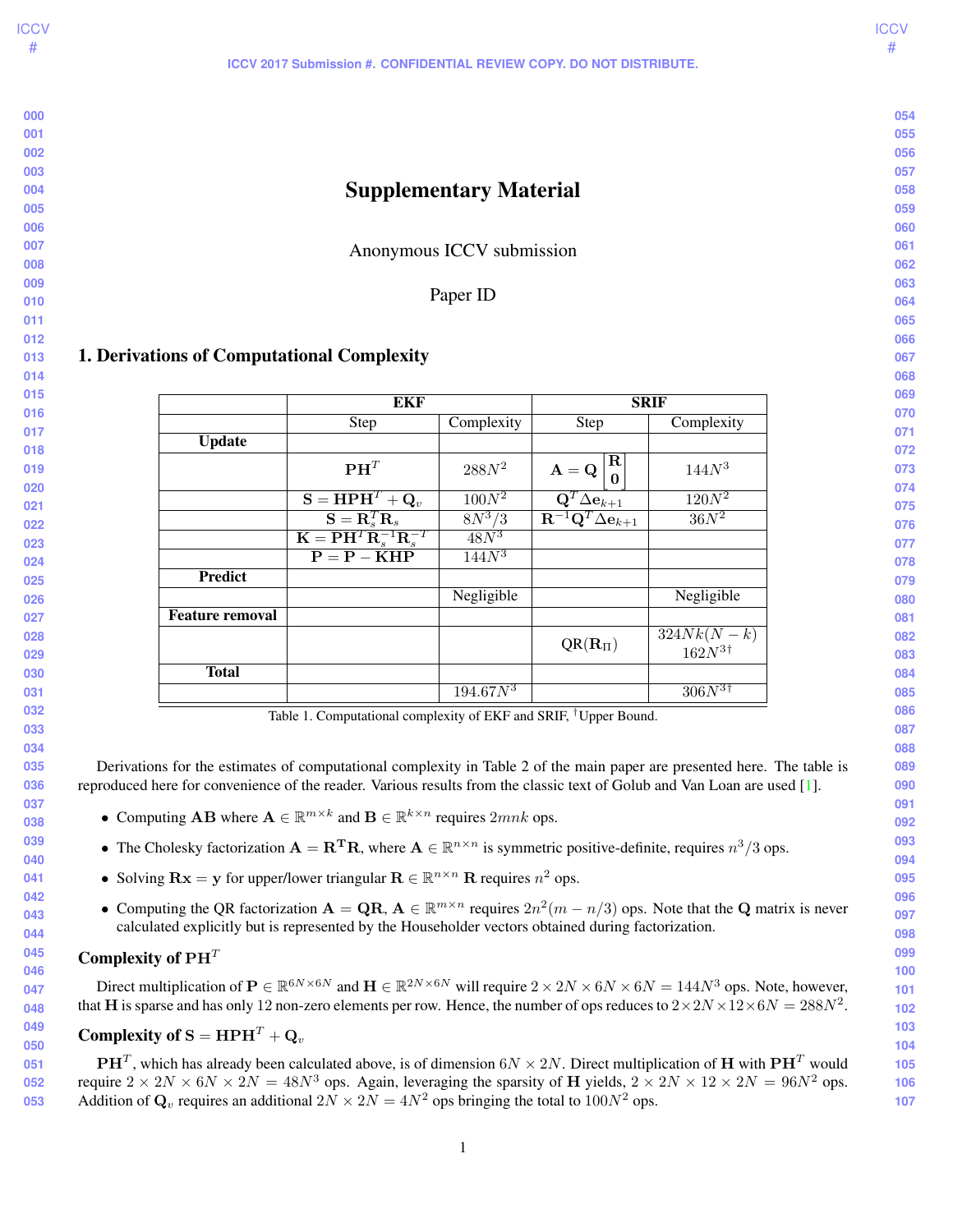**ICCV** #

**135**

#### **ICCV 2017 Submission #. CONFIDENTIAL REVIEW COPY. DO NOT DISTRIBUTE.**

**162**

Cholesky of 
$$
S \in \mathbb{R}^{2N \times 2N}
$$
, requires  $(2N)^3/3 = 8N^3/3$  ops.

# Complexity of  $K = PH^{T}R_{s}^{-1}R_{s}^{-T}$

<span id="page-1-0"></span>Complexity of  $S = \mathbf{R}_s^T \mathbf{R}_s$ 

Calculating K requires solving  $\mathbf{P}\mathbf{H}^T$ , a  $6N \times 2N$  matrix, by a upper-triangular matrix,  $\mathbf{R}_s \in \mathbb{R}^{2N \times 2N}$ , followed by a its transposed lower-triangular version  $R_s^T$ . Consider first, the lower-triangular solving. Solving one row of  $\textbf{P}\textbf{H}^T$  by  $\textbf{R}_s$ requires  $2N \times 2N$  ops. Hence, solving all 6N rows of  $\mathbf{PH}^T$  requires  $24N^3$  ops. Similarly, the upper-triangular solving will require another  $24N^3$  ops, bringing the total to  $48N^3$  ops.

## Complexity of  $P = P - KHP$

Here, it is assumed that  $HP$  is already available by transposting  $PH^T$  above. Multiplication of K by HP requires  $2 \times 6N \times 2N \times 6N = 144N^3$ . Substracting from **P** is an  $O(N^2)$  operation, which is negligible.

Complexity of  $A = Q \begin{bmatrix} R \\ 0 \end{bmatrix}$ 0 1

Matrix A is a  $8N \times 6N$  matrix and has the following form (time susbscripts dropped for notational convenience)

$$
\begin{bmatrix} \times & \times & \cdots & \times \\ 0 & \times & \cdots & \times \end{bmatrix}
$$
 180

$$
\mathbf{A} = \begin{bmatrix} \mathbf{R}^x \\ \mathbf{R}^v \mathbf{H} \end{bmatrix} = \begin{bmatrix} 0 & \times & \cdots & \times \\ 0 & 0 & \ddots & \times \\ 0 & 0 & \cdots & \times \\ \times & \times & \cdots & \times \\ \times & \times & \cdots & \times \end{bmatrix}
$$

**134 136 137 138 139 140** where,  $\times$  denotes a non-zero element. Computing the QR-factorization of **A** would normally require approximately  $4\times8N\times$  $(6N)^2 - (6N)^3/3 = 1080N^3$  ops. However, the upper  $6N \times 6N$  portion of **A**, i.e **R**<sup>x</sup>, is already upper-triangular. In order to transform it into R 0  $\big]$  by QR factorization, therefore, only the lower  $2N\times 6N$  portion of A needs to be zeroed out. A sequence of 6N Householder transformations are applied. The *l*th transformation operates on the lower  $(8N - l + 1) \times (6N - l + 1)$ sub-matrix  $A_l$  of A. The Householder vector,  $v_l$ , therefore, has length  $8N - l + 1$ , but it has only  $2N + 1$  non-zero elements. Hence, in the computation of the Householder transformation

$$
(\mathbf{I} - \beta_l \mathbf{v}_l \mathbf{v}_l^T) \mathbf{A}_l = \mathbf{A}_l - \beta_l \mathbf{v}_l (\mathbf{v}_l^T \mathbf{A}_l),
$$

 $2(1+2N)(6N-l)$  ops are required for the computation of  $\mathbf{v}_l^T \mathbf{A}_l$ ; a further  $(1+2N)(6N-l)$  ops are required for the computation of the outer-product  $\beta_l \mathbf{v}_l(\mathbf{v}_l^T \mathbf{A}_l)$ ; and finally  $(1 + 2N)(6N - l)$  ops are required for the computation of the difference  $\mathbf{A}_l - \beta_l \mathbf{v}_l (\mathbf{v}_l^T \mathbf{A}_l)$ , which totals  $4(1 + 2N)(6N - l)$ . Summing this, yields

$$
\sum_{l=0}^{l=6N-1} 4(1+2N)(6N-l) \approx 2 \times 2N \times (6N)^2 = 144N^3,
$$

which is a significant reduction.

#### Complexity of  $Q^T \Delta e_{k+1}$

From [\[1,](#page-3-0) Chapter 5], calculation of  $Q^T C$ , where  $Q \in \mathbb{R}^{n \times n}$  is a product of r Householder matrices, and  $C \in \mathbb{R}^{n \times q}$ , requires  $2qr(2n-r)$  ops rather than  $2n^2q$  ops that would be required for direct multiplication. In this case,  $r = 6N$ ,  $n = 8N$ , and  $q = 1$ . Hence, number of ops is  $2 \times 6N \times (16N - 6N) = 120N^2$ .

# Complexity of  $R^{-1}Q^T\Delta\mathbf{e}_{k+1}$

This is simply solving of a vector,  $\mathbf{Q}^T \Delta \mathbf{e}_{k+1}$ , by a lower-triangular matrix  $\mathbf{R}^{-1}$  which is 6N × 6N. This requires 36N<sup>2</sup> ops.

**160 161**

**163 164**

**168 169**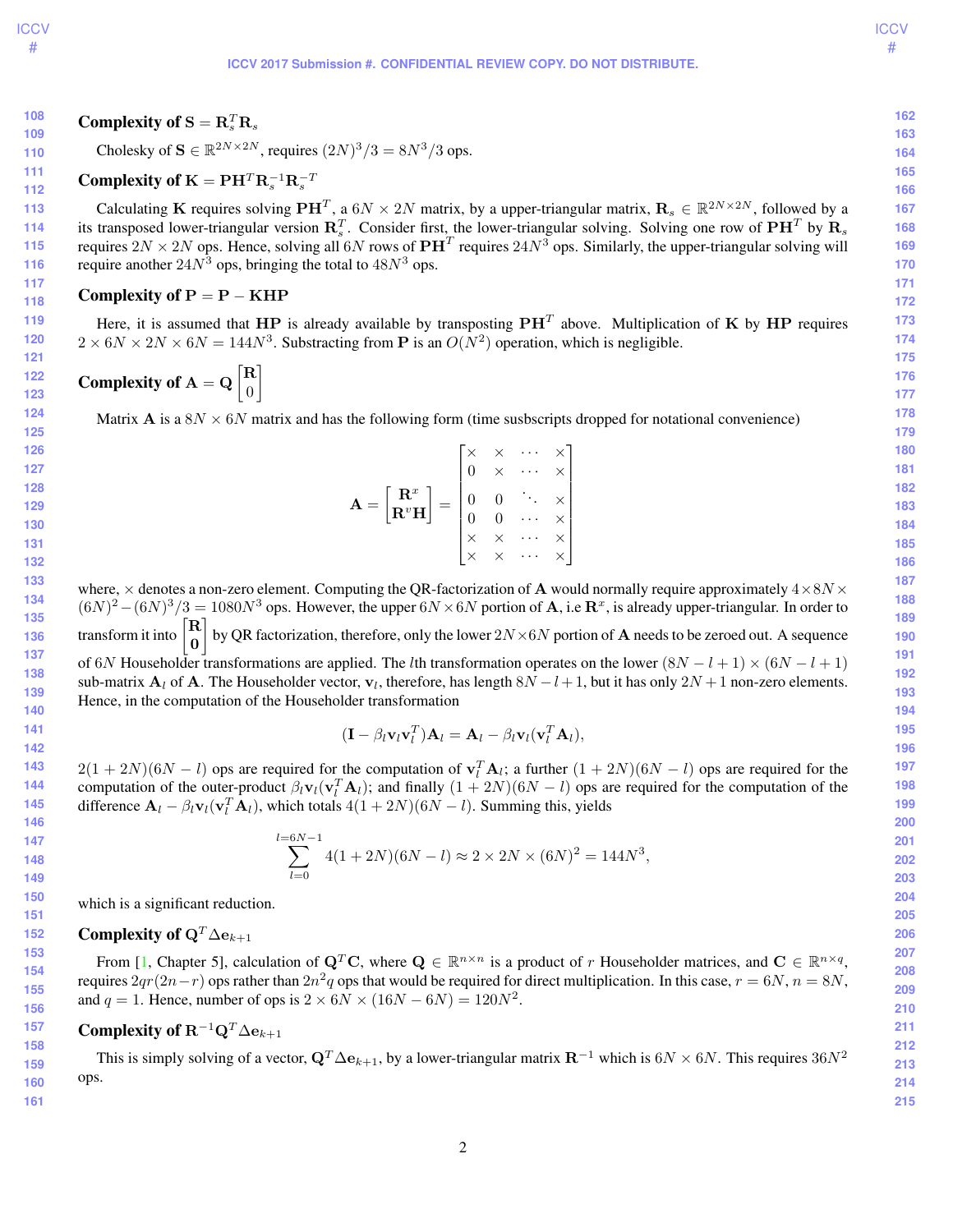<span id="page-2-1"></span>

| 216 |
|-----|
| 217 |
| 218 |
| 219 |
| 220 |
| 221 |
| 222 |
| 223 |

|                |                |            |                 |                           |              |                | X X  X X X  X X                                                                                                                           |                |  |
|----------------|----------------|------------|-----------------|---------------------------|--------------|----------------|-------------------------------------------------------------------------------------------------------------------------------------------|----------------|--|
| $\overline{1}$ |                |            |                 |                           |              |                | $\begin{array}{cccccccccccccc} \mathbf{X} & \ldots & \mathbf{X} & \mathbf{0} & \mathbf{X} & \ldots & \mathbf{X} & \mathbf{X} \end{array}$ |                |  |
|                |                | $0_{2}(X)$ |                 |                           |              |                | $\ldots\quad\mathbf{X}\quad\mathbf{0}\quad\mathbf{0}\quad\ldots\quad\mathbf{X}\quad\mathbf{X}$                                            |                |  |
|                | 0 <sup>T</sup> |            |                 |                           |              |                | $\begin{matrix} 0 & \ldots & \textbf{X} & 0 & 0 & \ldots & \textbf{X} & \textbf{X} \end{matrix}$                                          |                |  |
|                |                | ET E       |                 |                           |              |                | 血管主体血管主                                                                                                                                   |                |  |
|                | $\overline{0}$ |            | $0 \ldots d(X)$ |                           |              |                | $0\quad 0\quad \dots\ X\quad X$                                                                                                           |                |  |
|                | $\mathbf{0}$   | $\theta$   |                 |                           |              |                | (X) 0 0  0 X                                                                                                                              |                |  |
|                |                |            |                 | $\boldsymbol{\mathrm{X}}$ | $\mathbf{0}$ | $\overline{0}$ | $\cdots$ 0                                                                                                                                | $\overline{0}$ |  |

<span id="page-2-0"></span>Figure 1. EKF-based Structure-from-Motion.

#### Complexity of triangularizing  $R_{\Pi}$

 The cost of feature-reduction step in SRIF-SfM comes from triangularizing  $\bf R_{II}$ . Suppose, for simplicity, that  ${\bf x}\in\mathbb{R}^n,$   $\bf R\in$  $\mathbb{R}^{n \times n}$ , d elements from x are discarded and  $r = n - d$  elements are retained. Recall, from the main manuscript, that  $\mathbf{R}_{\Pi}$  $\mathbf{R}\Pi^T$ , where  $\Pi$  is a permutation matrix; hence  $\mathbf{R}_\Pi$  is a column-permutation of an upper-triangular  $\mathbf{R}$ . The permutation matrix  $\Pi$  is such that the columns corresponding to the d elements to be discarded are placed first, followed by the r columns corresponding to the elements to be retained. The general structure of  $R_{\Pi}$  is shown in Figure [1.](#page-2-0) Triangularizing  $R_{\Pi}$ entails applying a sequence of Givens rotations in the order shown in the figure to zero out the elements below the principal diagonal. It is clear that greater the number of non-zero elements below the principal diagonal, more will be the number of Givens rotations required to triangularize  $\mathbf{R}_{\Pi}$ . In general, this number will depend not just on the number of elements to be discarded from x, but on the specific order of the elements being removed. Given this dependency, it is not possible to derive a closed-form expression for the number of operations required. However, it is possible to obtain an expression for the upper bound.

 The upper-bound will occur when the last  $d$  elements of x need to be removed, in which case the permutation matrix  $\Pi$  would be such that the last d columns of R are permuted to the first d positions. In this case, it is required to zero out the lowest  $n - d = r$  non-zero elements in the first d columns. Consider the lowest non-zero element in the first column. Zeroing this out via a Givens rotation will impact the corresponding elements in the last d columns. Thus the  $2 \times 2$  Givens rotation would have effectively been applied to  $d + 1$  columns. Next, we proceed to the element above this. Zeroing this out would impact the corresponding elements in the last d columns, resulting in effectively applying the Givens rotation to  $d+2$ columns. Proceeding thus to the element just below the topmost in the first column, it can be seen that zeroing this would involve Givens rotation to n columns. Thus for the 1st column, the total number of Givens rotations involved are:

$$
\sum_{i=d+1}^{n} i \tag{1}
$$

Proceeding similarly for the jth column yields the total number of Givens rotation as

$$
\sum_{i=d-j+2}^{n-j+1} i
$$
 (2)

Thus, the total number of Givens rotations for the first  $d$  columns is

$$
\sum_{j=1}^{d} \left( \sum_{i=d-j+2}^{n-j+1} i \right) = \frac{d(n-d)(n+2)}{2} \tag{3}
$$

The above expression attains a maximum at  $d = n/2$  and its value is  $\approx n^3/8$ . Now, each Givens rotation requires 6 ops [\[1,](#page-3-0) chapter 5]. Hence, total number of ops is  $3n^3/4$ . Since  $n = 6N$  in our case, the number of ops is

$$
3\frac{(6N)^3}{4} = 162N^3
$$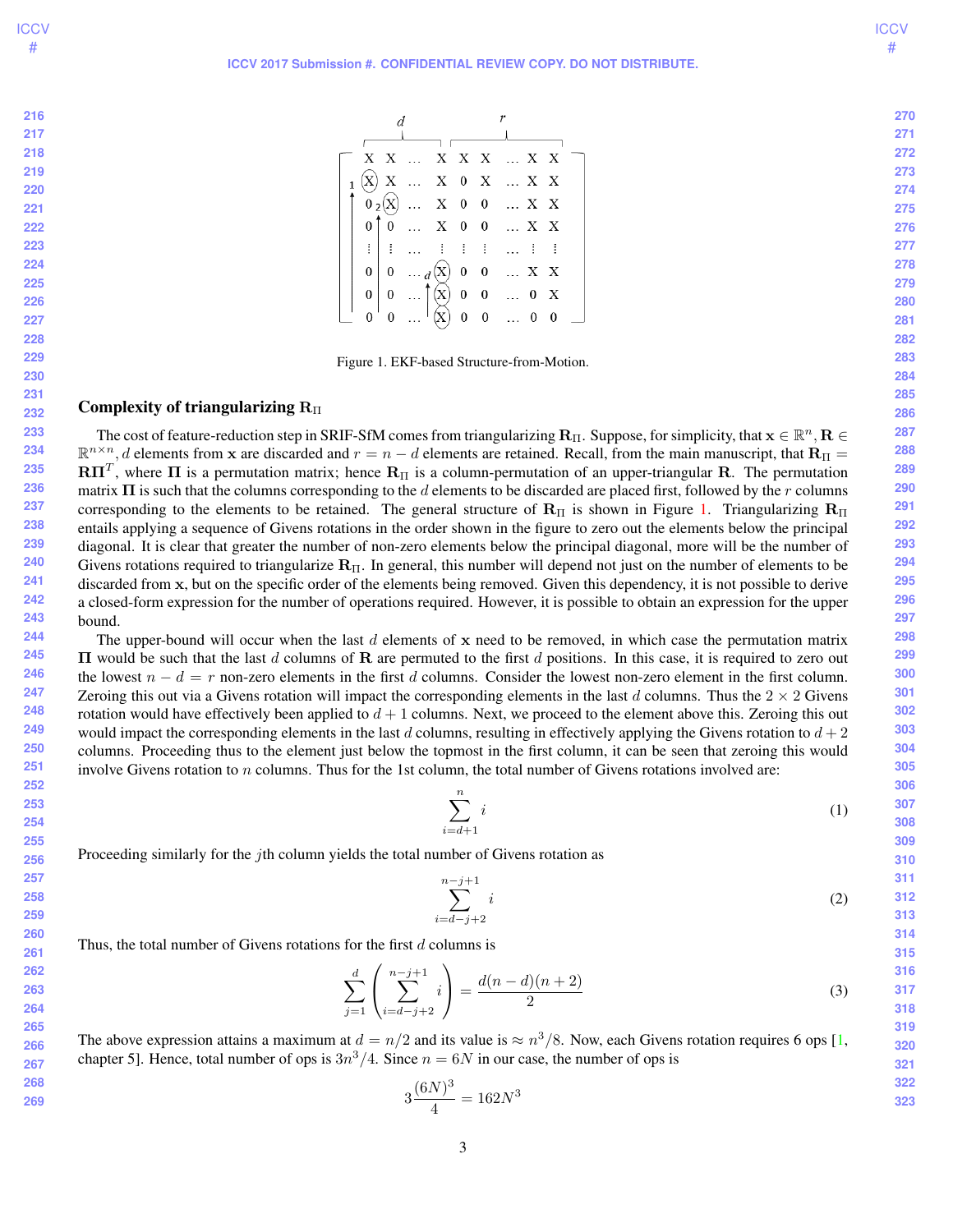

#### 2. Dataset and Results

In this section we present the *pose-only* plots for ten Kitti odometry clips for which pose and position errors are given in Table 1 of the manuscript. The pose is represented by a 4-element quaternion  $\mathbf{q} \triangleq (x, y, z, w)$ . Thus in the following plots, the four elements of the pose-quaternion are plotted against the frame index. For the selected ten Kitti clips, the ground-truth information is available. We generated outputs for four different cases: EKF single precision, EKF 64bit fixed-point, SRIF single precision, and SRIF 32bit fixed-point implementations. The errors in the pose quaternion are a good indication of the quality of the quality of ego-motion tracking and also the estimated 3D scene structure. Since our algorithm is a monocular SfM, the scene structure and self-position values suffer from scale ambiguity. Hence the position plots do not lend themselves to an intuitive visual comparison. We have compared the ground-truth pose (solid line) values with the four implementations

- 1. EKF single precision (long-dash)
- 2. EKF 64bit fixed-point (dots and dash)
- 3. SRIF single precision and (dots)
- 4. SRIF 32bit fixed-point implementations (short dash)

It can be observed from the plots that the estimated outputs are match so closely with the ground-truth as to be largely indistinguishable from it. A slightly higher deviation in the estimated values for sequence (Figure  $3$ ) results in higher position errors (Table 1 in the manuscript).



### References

<span id="page-3-0"></span>[1] G. Golub and C. V. Loan. *Matrix Computations*. Johns Hopkins University Press, third edition, 1996. [1,](#page-0-0) [2,](#page-1-0) [3](#page-2-1)

 

 

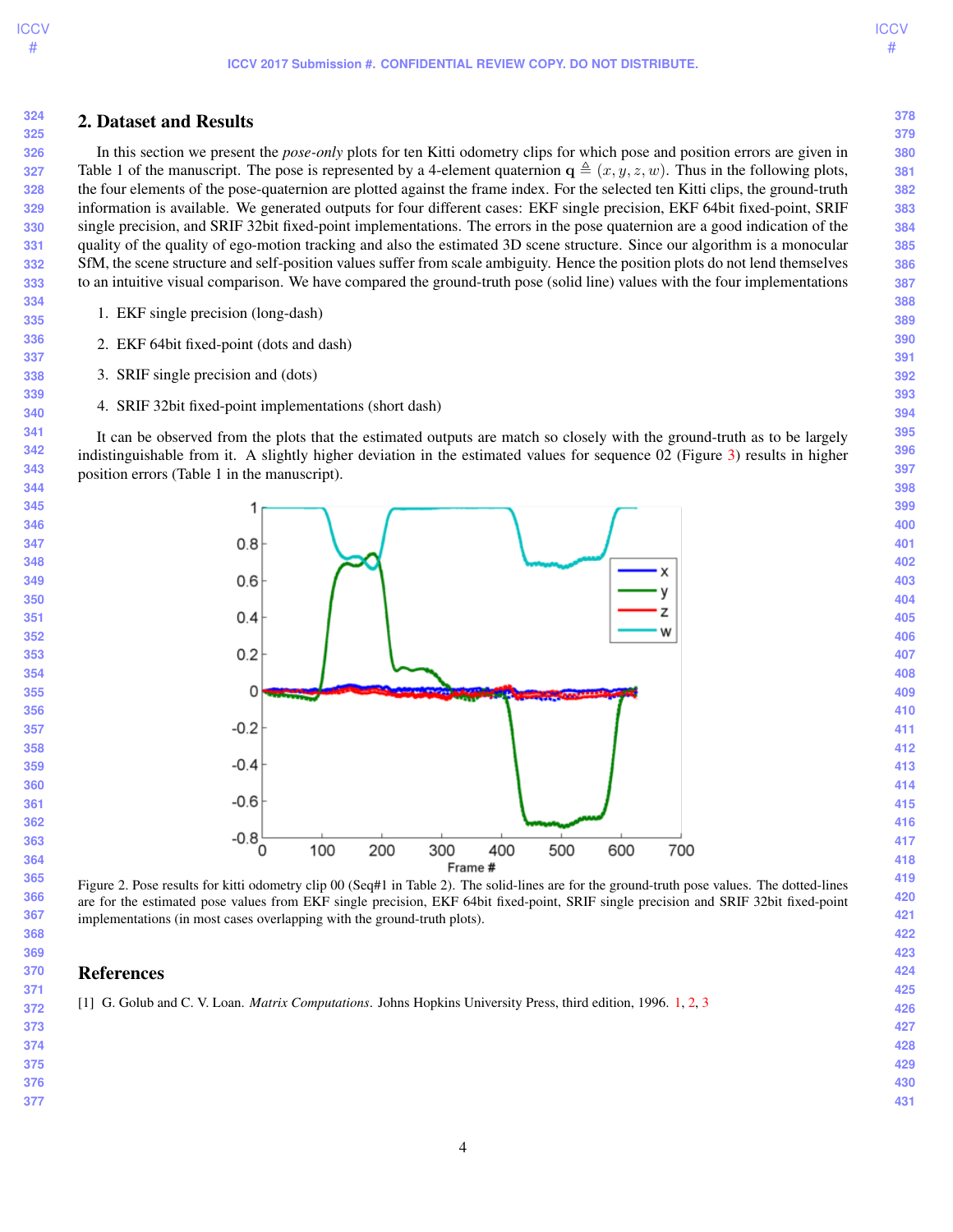#### **ICCV 2017 Submission #. CONFIDENTIAL REVIEW COPY. DO NOT DISTRIBUTE.**

**ICCV** #



<span id="page-4-0"></span>Figure 3. Pose results for kitti odometry clip 01 (Seq#2 in Table 2). The solid-lines are for the ground-truth pose values. The dotted-lines are for the estimated pose values from EKF single precision, EKF 64bit fixed-point, SRIF single precision and SRIF 32bit fixed-point implementations (in most cases overlapping with the ground-truth plots).



 Figure 4. Pose results for kitti odometry clip 02 (Seq#3 in Table 2). The solid-lines are for the ground-truth pose values. The dotted-lines are for the estimated pose values from EKF single precision, EKF 64bit fixed-point, SRIF single precision and SRIF 32bit fixed-point implementations (in most cases overlapping with the ground-truth plots).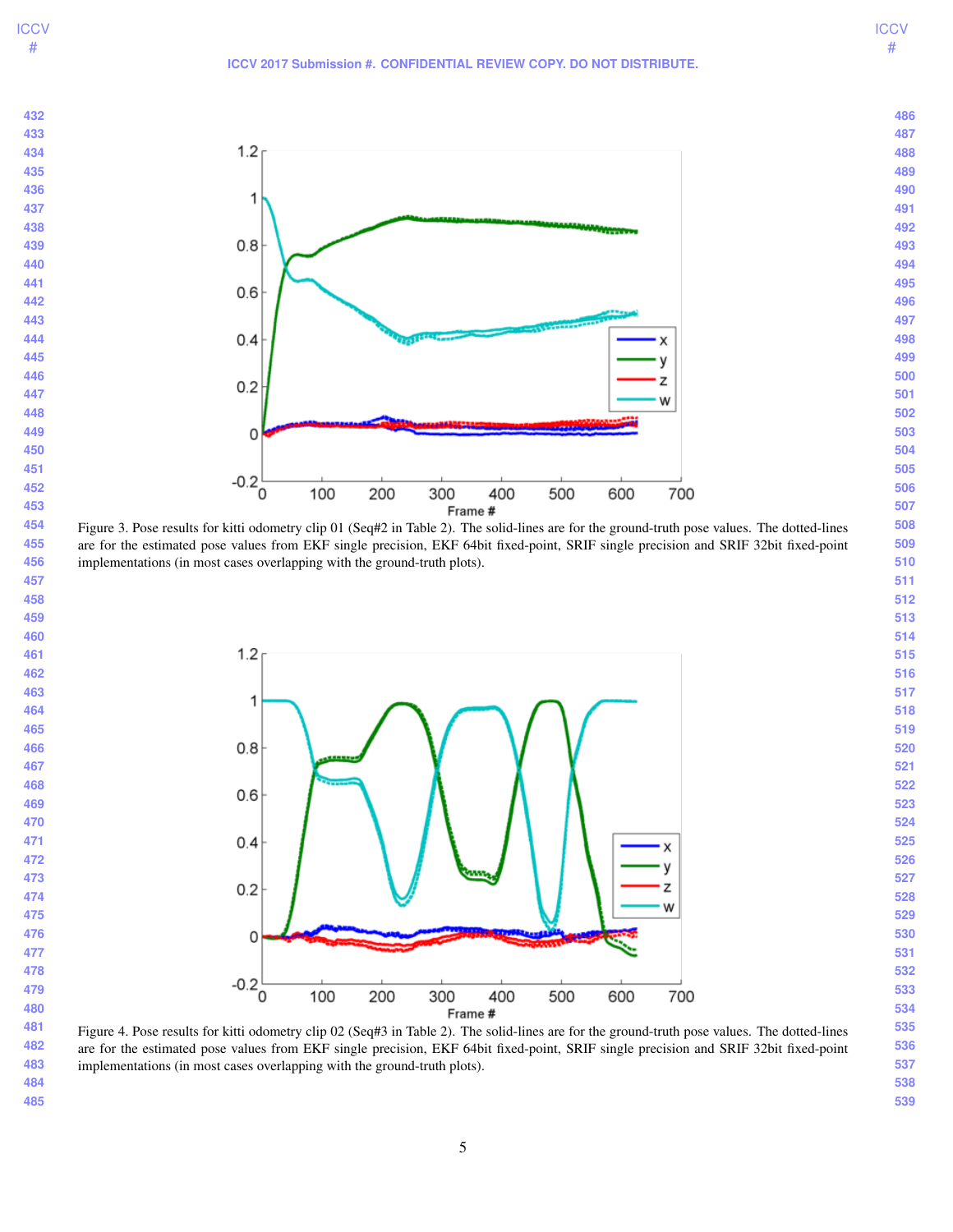

**ICCV** #



 Figure 5. Pose results for kitti odometry clip 03 (Seq#4 in Table 2). The solid-lines are for the ground-truth pose values. The dotted-lines are for the estimated pose values from EKF single precision, EKF 64bit fixed-point, SRIF single precision and SRIF 32bit fixed-point implementations (in most cases overlapping with the ground-truth plots).



 Figure 6. Pose results for kitti odometry clip 04 (Seq#5 in Table 2). The solid-lines are for the ground-truth pose values. The dotted-lines are for the estimated pose values from EKF single precision, EKF 64bit fixed-point, SRIF single precision and SRIF 32bit fixed-point implementations (in most cases overlapping with the ground-truth plots).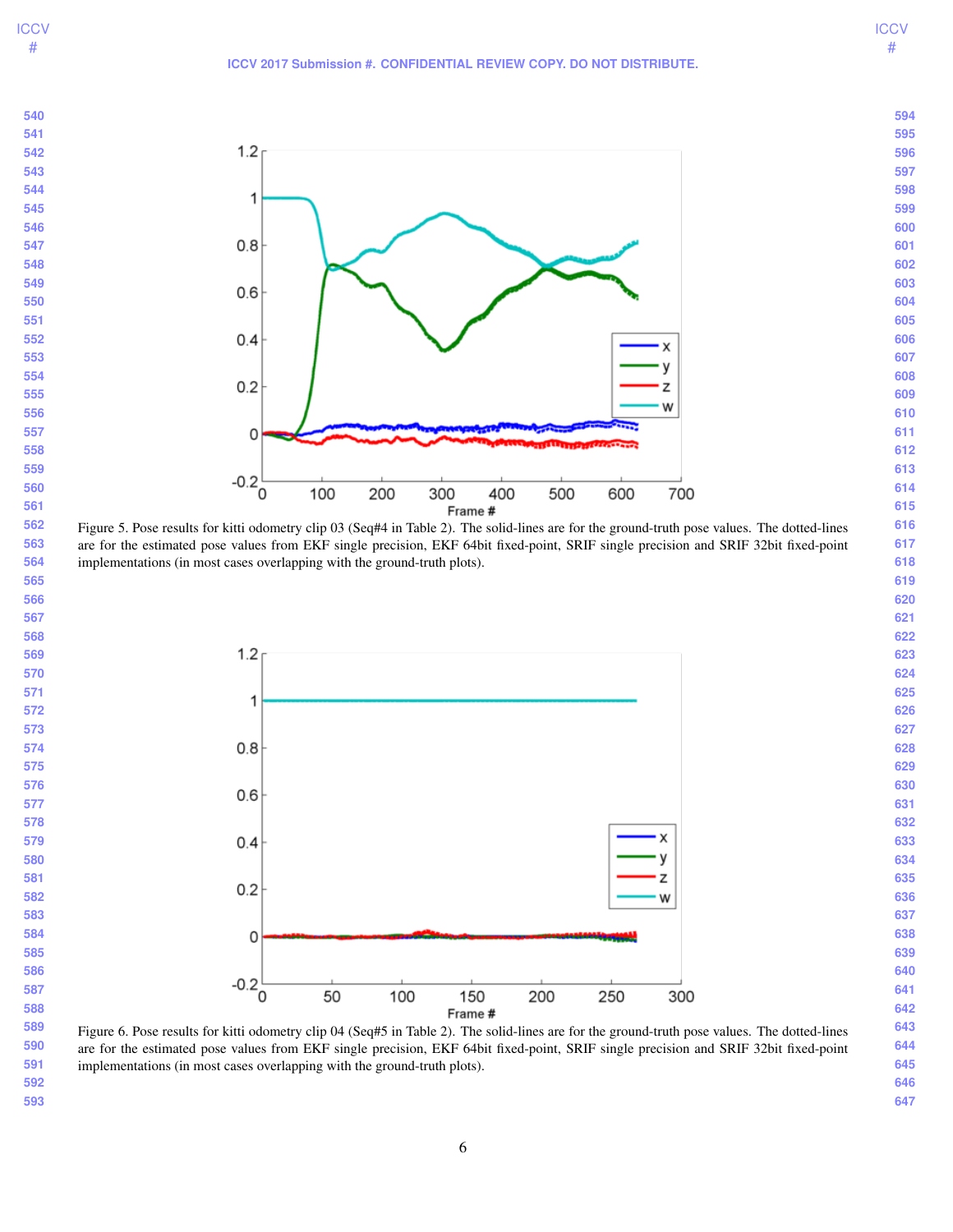

 are for the estimated pose values from EKF single precision, EKF 64bit fixed-point, SRIF single precision and SRIF 32bit fixed-point implementations (in most cases overlapping with the ground-truth plots).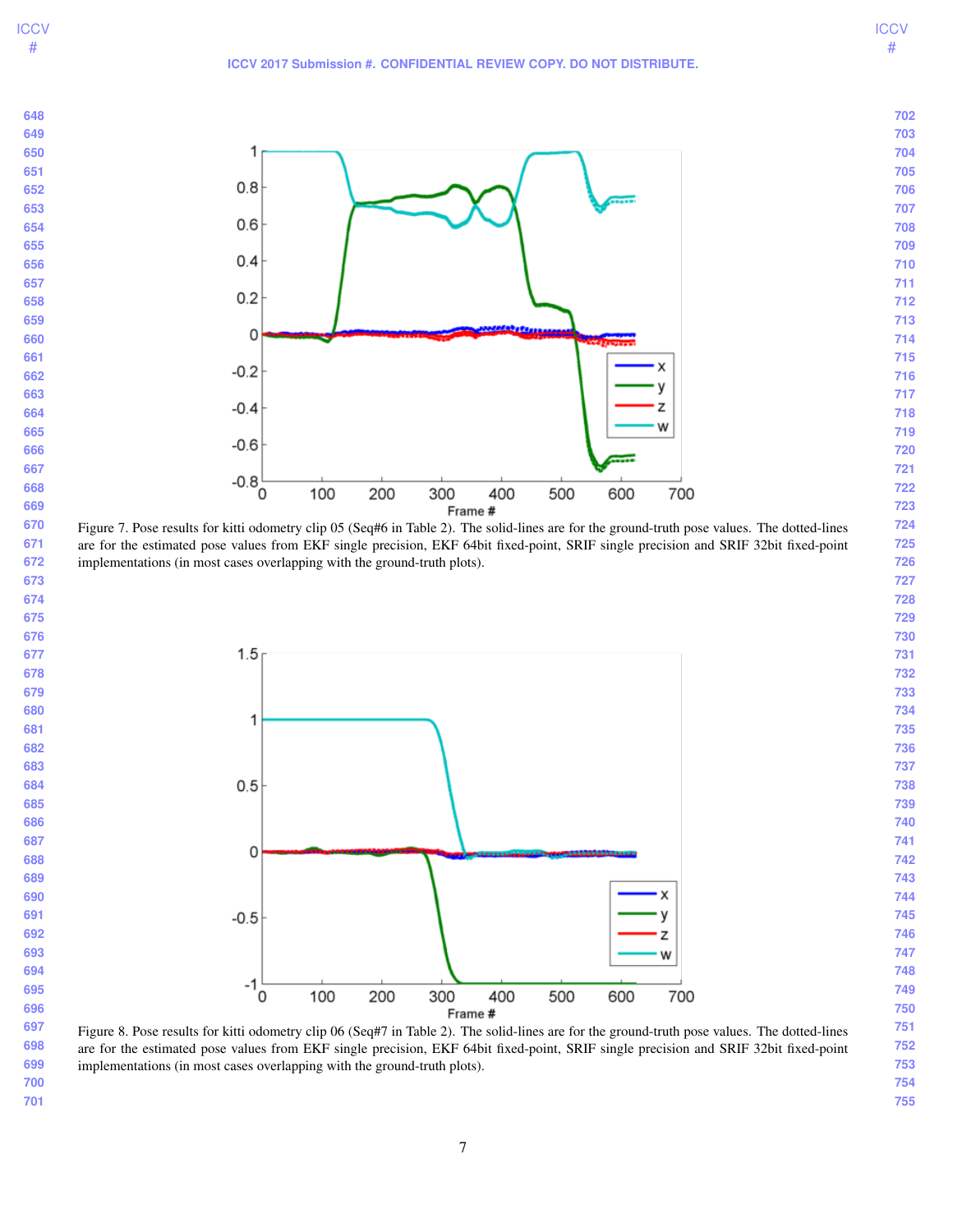**ICCV** #



 are for the estimated pose values from EKF single precision, EKF 64bit fixed-point, SRIF single precision and SRIF 32bit fixed-point implementations (in most cases overlapping with the ground-truth plots).



 Figure 10. Pose results for kitti odometry clip 08 (Seq#9 in Table 2). The solid-lines are for the ground-truth pose values. The dotted-lines are for the estimated pose values from EKF single precision, EKF 64bit fixed-point, SRIF single precision and SRIF 32bit fixed-point implementations (in most cases overlapping with the ground-truth plots).